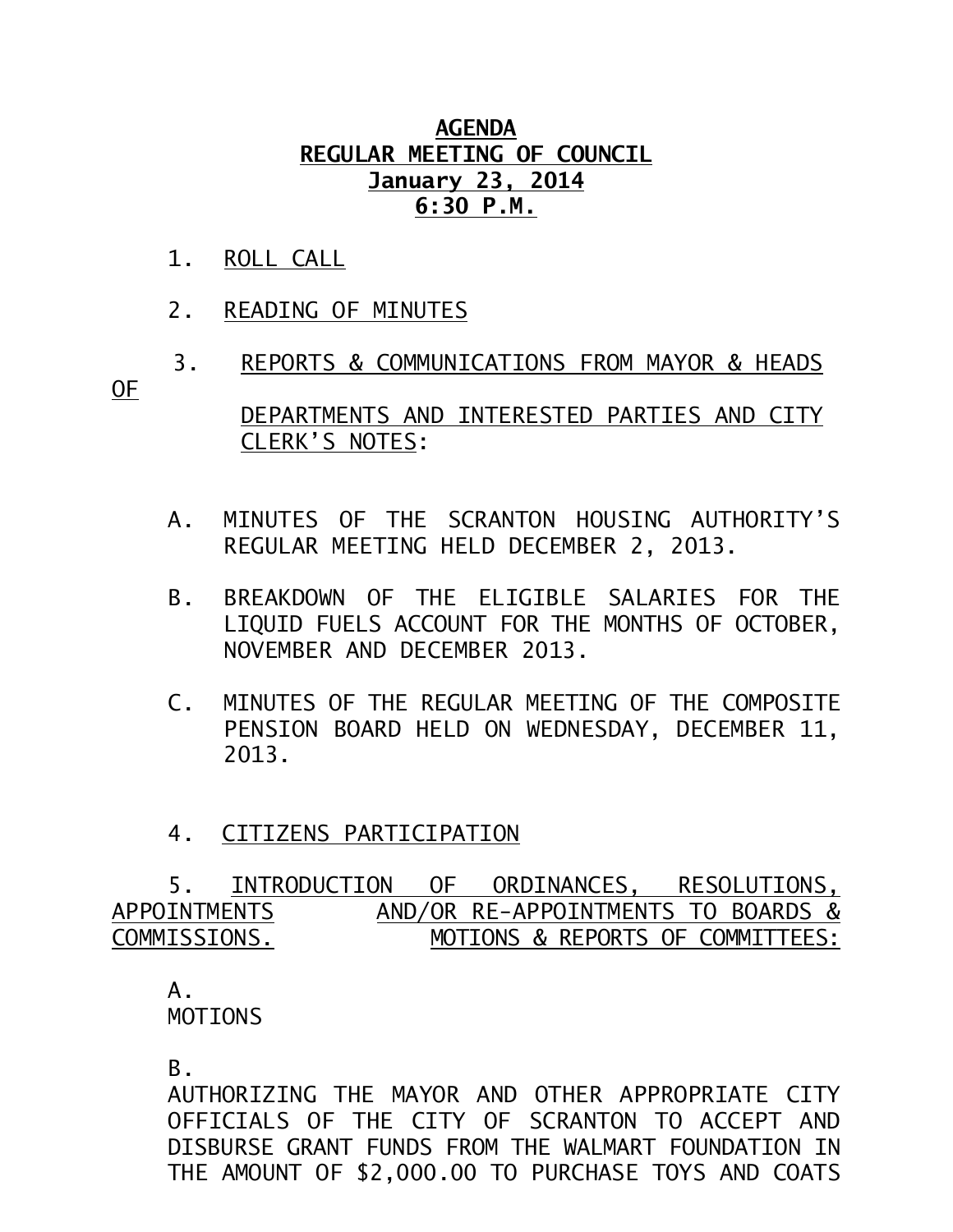FROM THE SCRANTON POLICE DEPARTMENT'S ANNUAL TOY/COAT DRIVE.

 $\mathsf{C}$ .

AUTHORIZING THE MAYOR AND OTHER APPROPRIATE CITY OFFICIALS TO EXTEND THE DEADLINE FOR THE DISCOUNT PERIOD ON REAL ESTATE TAXES FROM FEBRUARY 28, 2014 TO MARCH 31, 2014 IN ORDER TO ALLOW TAXPAYERS AMPLE TIME TO PAY REAL ESTATE TAXES AT THE DISCOUNT RATE.

D.

AMENDING FILE OF THE COUNCIL NO. 100, 2009 "AN ORDINANCE AMENDING FILE OF COUNCIL NO. 91, 2002 "AN ORDINANCE AS AMENDED PROVIDING FOR THE ESTABLISHMENT OF PARKING METER ZONES WITHIN THE CITY OF SCRANTON; ESTABLISHING HOURS OF OPERATION; PROVIDING FOR THE INSTALLATION OF METERS AND PARKING METER RATES; AUTHORIZING THE ENFORCEMENT OF PARKING ORDINANCES AND PROVIDING PENALTIES FOR VIOLATIONS THEREOF" BY AMENDING SECTIONS 3 (A) TO REFLECT THE CHANGE IN HOURLY RATE AT PARKING METERS FROM \$1.00 TO \$1.25 PER HOUR.

E.<br>AMENDING RESOLUTION NO. 604, 1999 ENTITLED "AUTHORIZING THE MAYOR AND OTHER APPROPRIATE CITY OFFICIALS TO EXECUTE AND ENTER INTO A COLLECTIVE BARGAINING AGREEMENT BETWEEN E.B. JERMYN LODGE NO. 2 OF THE FRATERNAL ORDER OF POLICE AND THE CITY OF SCRANTON FOR THE CALENDAR YEARS JANUARY 1, 1996 TO DECEMBER 31, 2002 IN ORDER TO AMEND ARTICLE 26, SECTION 7 PER A MEMORANDUM OF AGREEMENT BETWEEN THE PARTIES.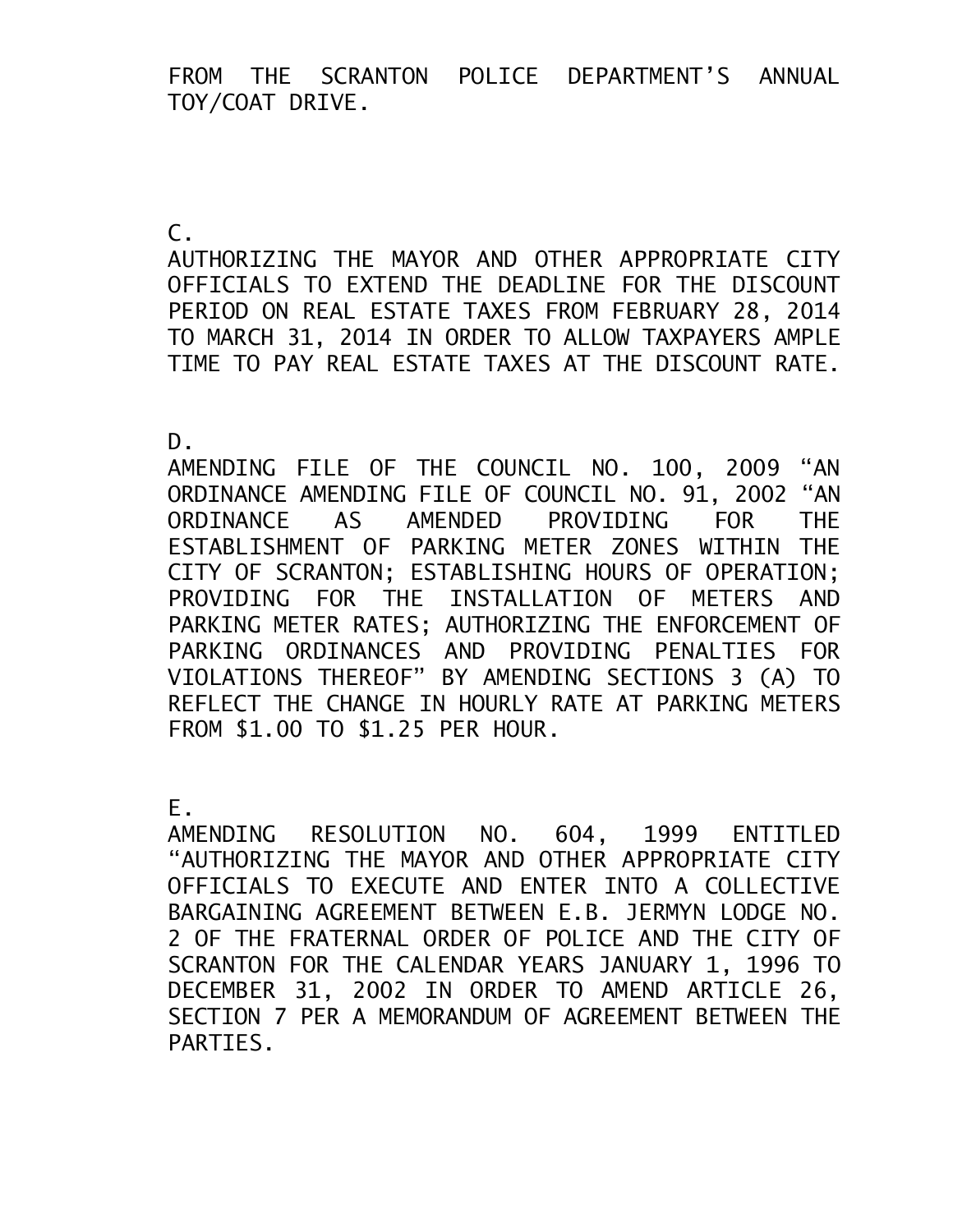F.

APPROVING THE FINANCING BY THE SCRANTON-LACKAWANNA HEALTH AND WELFARE AUTHORITY OF CERTAIN CAPITAL PROJECTS FOR THE BENEFIT OF MARYWOOD UNIVERSITY, A PENNSYLVANIA NOT-FOR-PROFIT CORPORATION; DECLARING THAT IT IS DESIRABLE FOR THE HEALTH, SAFETY AND WELFARE OF THE PEOPLE OF THE CITY OF SCRANTON, LACKAWANNA COUNTY, PENNSYLVANIA, AND THE AREA SERVED BY MARYWOOD UNIVERSITY TO HAVE THE PROJECT PROVIDED BY AND FINANCED THROUGH THE AUTHORITY; DESIGNATING THE MAYOR OF THE CITY, OR, IN HIS ABSENCE, THE PRESIDENT OR VICE PRESIDENT OF THE CITY COUNCIL, AS THE PERSON TO ACT ON BEHALF OF THE CITY COUNCIL AS THE "APPLICABLE ELECTED REPRESENTATIVE" WITHIN THE MEANING OF THE INTERNAL REVENUE CODE OF 1986, AS AMENDED; AUTHORIZING SUCH MAYOR OF THE CITY OR THE PRESIDENT OR VICE PRESIDENT OF THE CITY COUNCIL OF THE CITY TO TAKE CERTAIN ACTIONS ON BEHALF OF THE CITY COUNCIL OF THE CITY AS SUCH "APPLICABLE ELECTED REPRESENTATIVE"; AND AUTHORIZING OTHER NECESSARY AND APPROPRIATE ACTION.

 $\mathsf{G}\,$ .

AUTHORIZING THE MAYOR AND OTHER APPROPRIATE CITY OFFICIALS TO ACCEPT GRANT FUNDS FROM THE DEPARTMENT OF ENVIRONMENTAL PROTECTION (DEP) ACT 101 RECYCLING PROGRAM PERFORMANCE GRANT IN THE AMOUNT OF \$58,665.00 FOR THE CITY OF SCRANTON RECYCLING PROGRAM.

H.

ACCEPTING A DONATION OF FOUR THOUSAND (\$4,000.00) DOLLARS FROM SCRANTON AREA FOUNDATION PRESENTED TO THE CITY OF SCRANTON FIRE DEPARTMENT.

I.

ACCEPTING A DONATION OF ONE HUNDRED (\$100.00)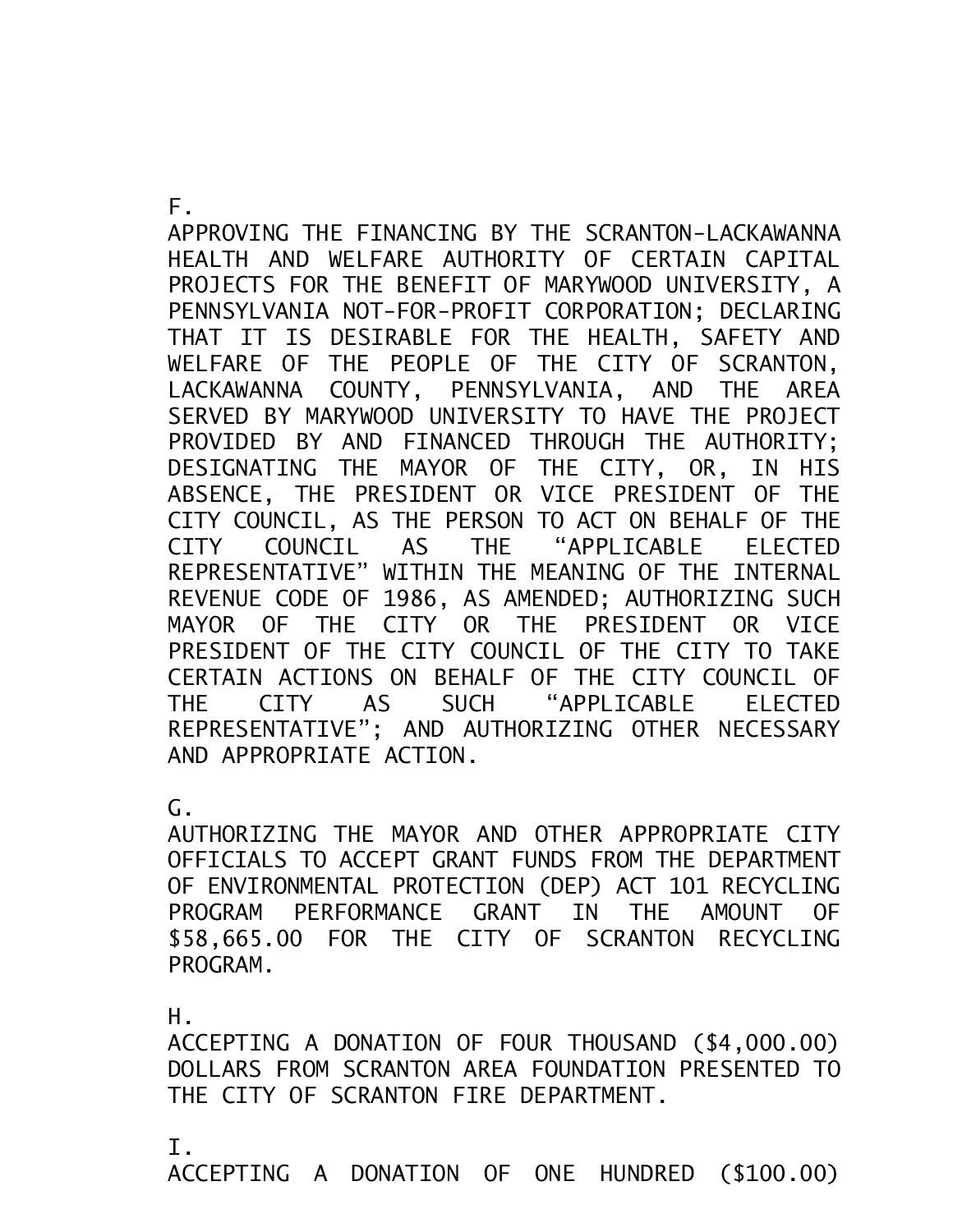DOLLARS FROM ANTHRACITE HERITAGE MUSEUM AND IRON FURNACES ASSOCIATES PRESENTED TO THE CITY OF SCRANTON FIRE DEPARTMENT.

J.

APPOINTMENT OF ARIANNE N. SLOCUM, 2104 NORTH WASHINGTON AVENUE, SCRANTON, PENNSYLVANIA, 18509, AS CHAIRPERSON OF THE CIVIL SERVICE COMMISSION EFFECTIVE JANUARY 17, 2014. MS. SLOCUM'S TERM WILL EXPIRE WITH THE TERM OF MAYOR WILLIAM L. COURTRIGHT.

K.

APPOINTMENT OF PAUL DUFFY, 811 COLFAX AVENUE, SCRANTON, PENNSYLVANIA, 18510, TO THE CIVIL SERVICE COMMISSION EFFECTIVE JANUARY 17, 2014. MR. DUFFY'S TERM WILL EXPIRE WITH THE TERM OF MAYOR WILLIAM L. COURTRIGHT.

L.

APPOINTMENT OF JEFF MACKIE, 1422 W. GIBSON STREET, SCRANTON, PENNSYLVANIA, 18504, TO THE CIVIL SERVICE COMMISSION EFFECTIVE JANUARY 17, 2014. MR. MACKIE'S TERM WILL EXPIRE WITH THE TERM OF MAYOR WILLIAM L. COURTRIGHT.

6. CONSIDERATION OF ORDINANCES - READING BY TITLE

 $\equiv$ 

 A. READING BY TITLE – FILE OF THE COUNCIL NO. 1, 2014 – AN ORDINANCE - AMENDING FILE OF THE COUNCIL NO.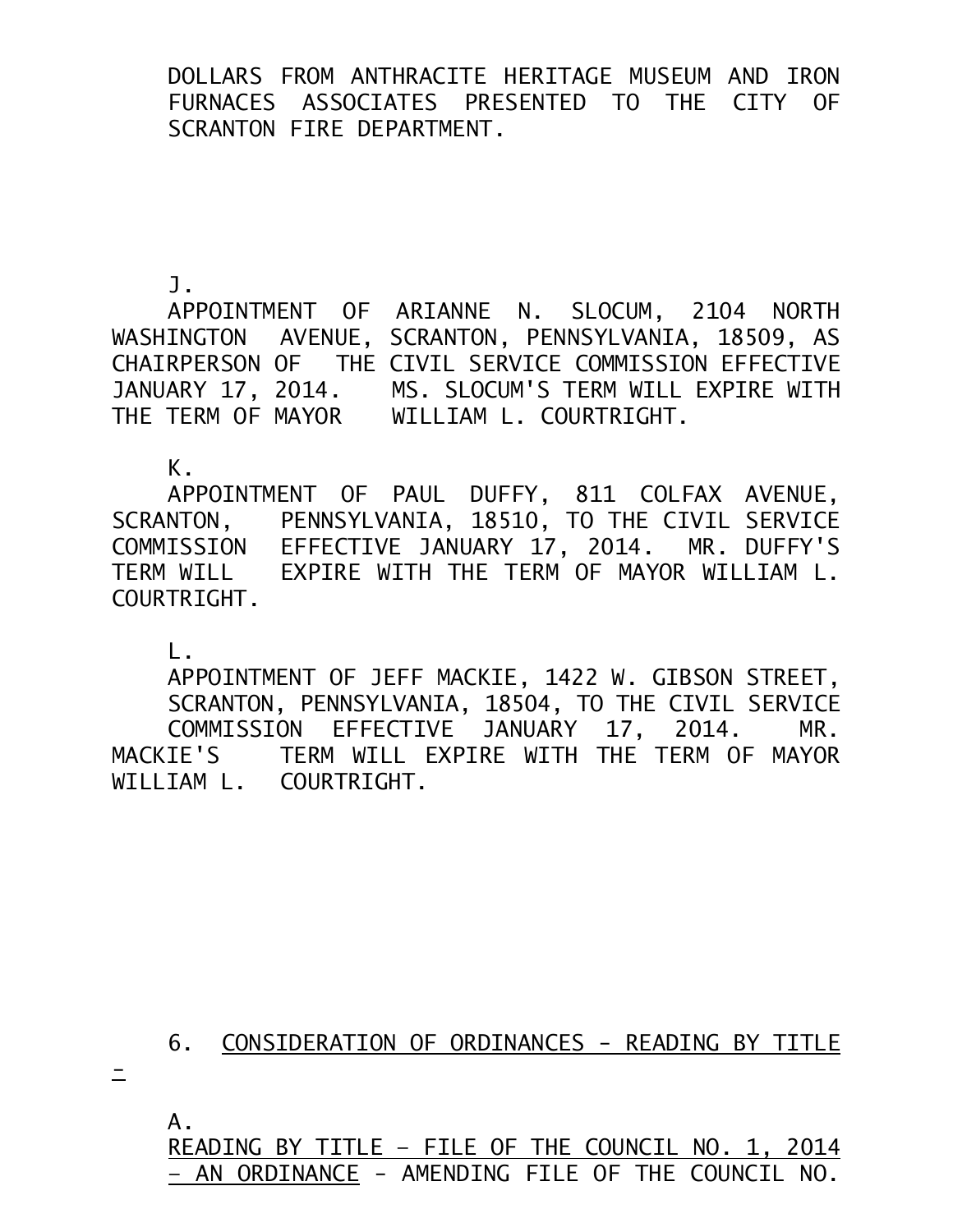6, 1976 ENTITLED "AN ORDINANCE (AS AMENDED) IMPOSING A TAX FOR GENERAL REVENUE PURPOSES ON THE TRANSFER OF REAL PROPERTY SITUATE WITHIN THE CITY OF SCRANTON; PRESCRIBING AND REGULATING THE METHOD OF EVIDENCING THE PAYMENT OF SUCH TAX; CONFERRING POWERS AND IMPOSING DUTIES UPON CERTAIN PERSONS, AND PROVIDING PENALTIES", BY IMPOSING THE RATE OF THE REALTY TRANSFER TAX AT TWO AND NINE TENTHS PERCENT (2.9%) FOR CALENDAR YEAR 2014.

B.

READING BY TITLE – FILE OF THE COUNCIL NO. 2, 2014 – AN ORDINANCE - AMENDING FILE OF THE COUNCIL NO. 7, 1976, ENTITLED "AN ORDINANCE (AS AMENDED) IMPOSING A MERCANTILE LICENSE TAX OF 2 MILLS FOR THE YEAR 1976 AND ANNUALLY THEREAFTER UPON PERSONS ENGAGING IN CERTAIN OCCUPATIONS AND BUSINESSES THEREIN; PROVIDING FOR ITS LEVY AND COLLECTION AND FOR THE ISSUANCE OF MERCANTILE LICENSES; CONFERRING AND IMPOSING POWERS AND DUTIES UPON THE TAX COLLECTOR OF THE CITY OF SCRANTON; AND IMPOSING PENALTIES", BY IMPOSING THE MERCANTILE LICENSE TAX AT ONE (1) MILL (.001) FOR CALENDAR YEAR 2014.

C.

READING BY TITLE – FILE OF THE COUNCIL NO. 3, 2014 – AN ORDINANCE – AMENDING FILE OF THE COUNCIL NO. 8, 1976, ENTITLED "AN ORDINANCE (AS AMENDED) PROVIDING FOR THE GENERAL REVENUE BY IMPOSING A TAX AT THE RATE OF TWO (2) MILLS UPON THE PRIVILEGE OF OPERATING OR CONDUCTING BUSINESS IN THE CITY OF SCRANTON AS MEASURED BY THE GROSS RECEIPTS THEREFROM; REQUIRING REGISTRATION AND PAYMENT OF THE TAX AS CONDITION TO THE CONDUCTING OF SUCH BUSINESS; PROVIDING FOR THE LEVY AND COLLECTION OF SUCH TAX; PRESCRIBING SUCH REQUIREMENTS FOR RETURNS AND RECORDS; CONFERRING POWERS AND DUTIES UPON THE TAX COLLECTOR; AND IMPOSING PENALTIES", BY IMPOSING THE BUSINESS PRIVILEGE TAX AT THE RATE OF ONE (1) MILL (.001) FOR THE CALENDAR YEAR 2014.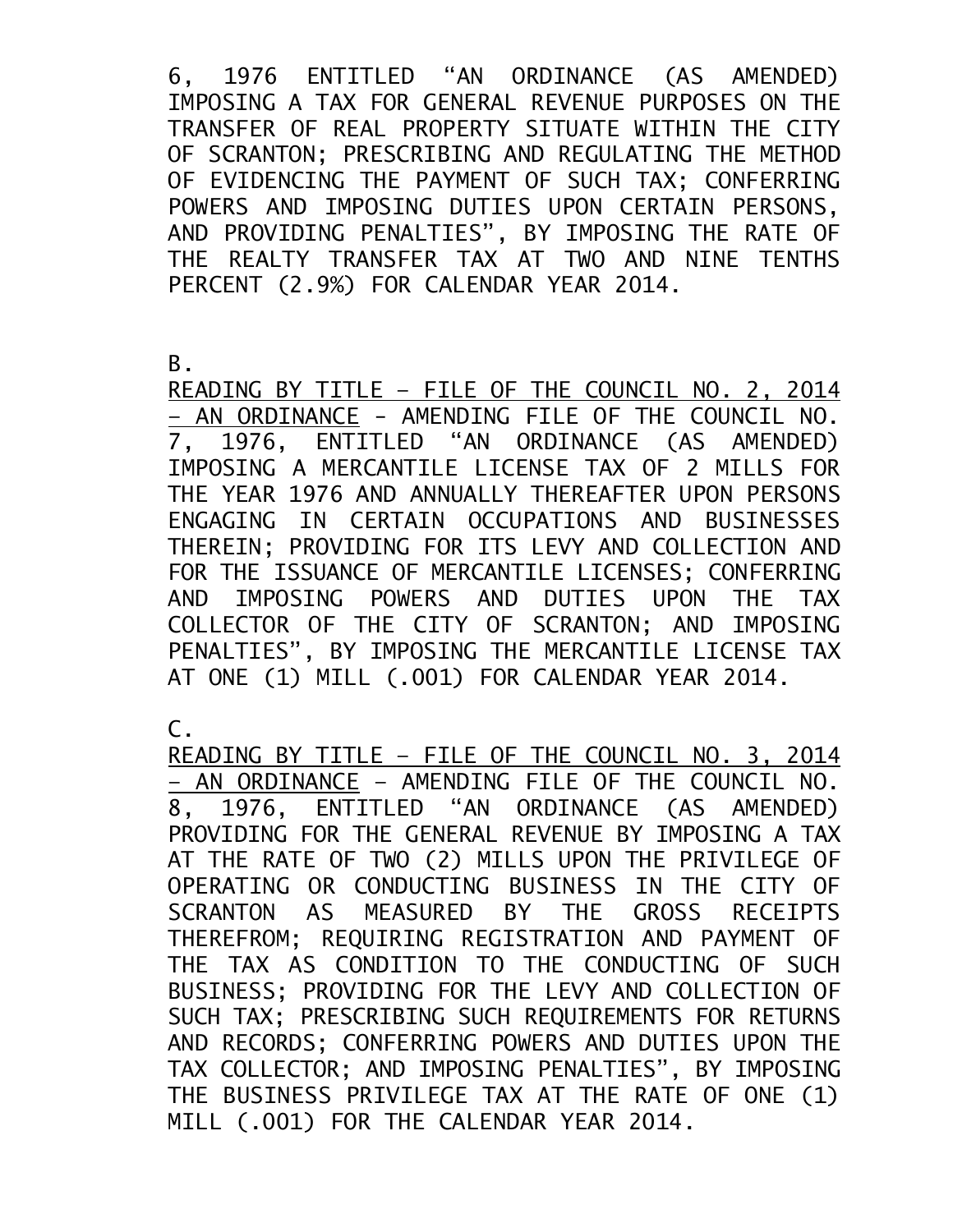D.

READING BY TITLE – FILE OF THE COUNCIL NO. 4, 2014 – AN ORDINANCE – AMENDING FILE OF THE COUNCIL NO. 100, 1976, ENTITLED "AN ORDINANCE (AS AMENDED) LEVYING GENERAL AND SPECIAL TAXES FOR THE FISCAL YEAR 1977", BY SETTING THE MILLAGE FOR THE YEAR 2014.

E.

READING BY TITLE – FILE OF THE COUNCIL NO. 5, 2014 – AN ORDINANCE - AMENDING FILE OF THE COUNCIL NO. 17, 1994 ENTITLED "AN ORDINANCE (AS AMENDED) AUTHORIZING THE GOVERNING BODY OF THE CITY OF SCRANTON TO ENACT' A WASTE DISPOSAL AND COLLECTION FEE' FOR THE PURPOSE OF RAISING REVENUE TO COVER THE WASTE DISPOSAL AND COLLECTION COSTS INCURRED BY THE CITY OF SCRANTON FOR THE DISPOSAL OF REFUSE", BY IMPOSING A WASTE DISPOSAL AND COLLECTION FEE OF \$300.00 FOR CALENDAR YEAR 2014.

F.

READING BY TITLE – FILE OF THE COUNCIL NO. 6, 2014 – AN ORDINANCE - AMENDING FILE OF THE COUNCIL NO. 145 OF 2007 ENTITLED "AN ORDINANCE RENAMING THE EMERGENCY AND MUNICIPAL SERVICES TAX ("EMST") TO LOCAL SERVICE TAX ("LST")" AND BY IMPOSING A WITHHOLDING OF \$52.00 FOR THE CALENDAR YEAR 2014.

G.

READING BY TITLE – FILE OF THE COUNCIL NO. 7, 2014 – AN ORDINANCE - AMENDING FILE OF THE COUNCIL NUMBER 17, 2012, (AS AMENDED) ENTITLED "ESTABLISHING A REGISTRATION PROGRAM FOR RESIDENTIAL RENTAL PROPERTIES; REQUIRING ALL OWNERS OF RESIDENTIAL RENTAL PROPERTIES TO DESIGNATE AN AGENT FOR SERVICE OF PROCESS; AND PRESCRIBING DUTIES OF OWNERS, AGENTS AND OCCUPANTS; DIRECTING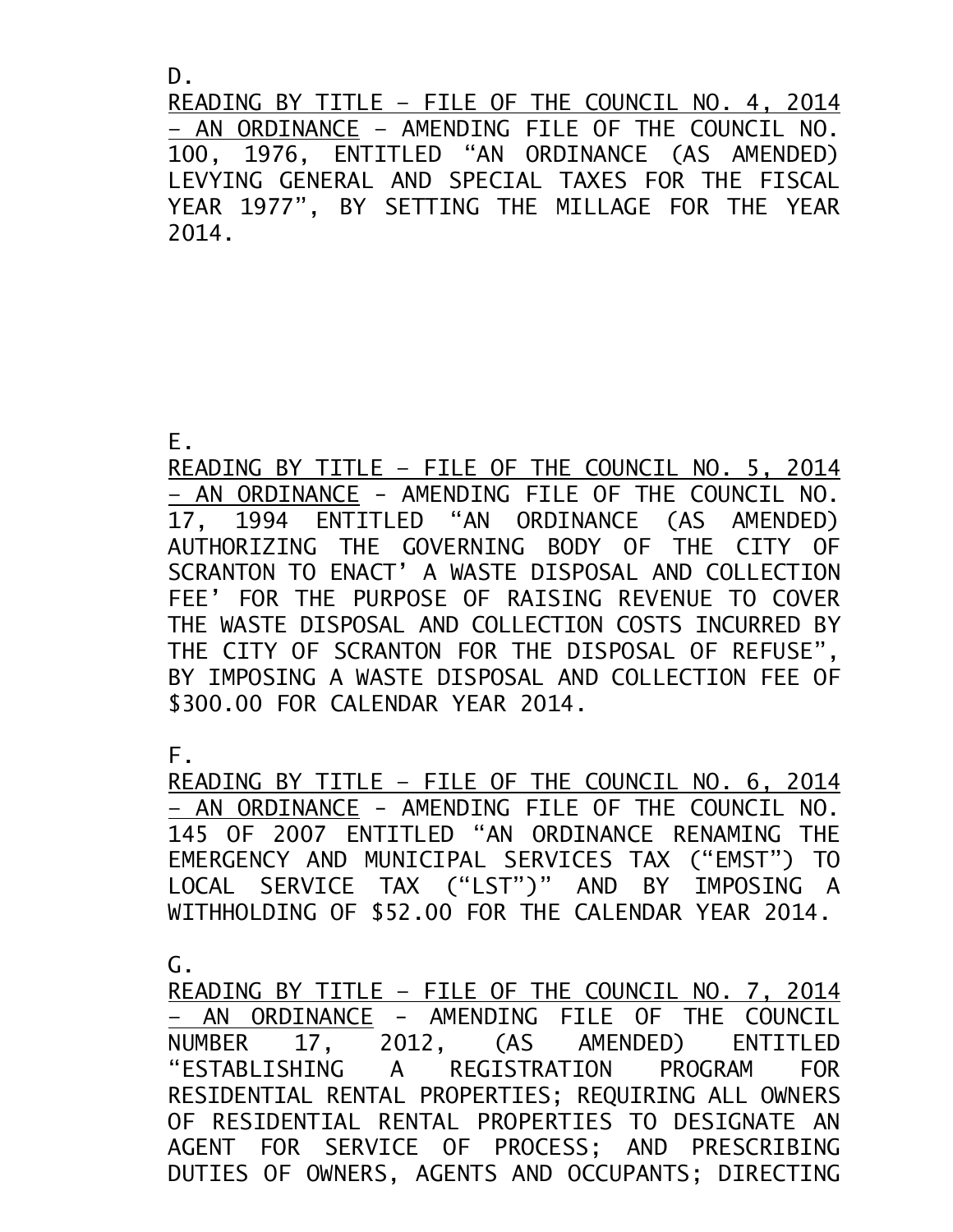THE DESIGNATION OF AGENTS; ESTABLISHING FEES FOR THE COSTS ASSOCIATED WITH THE REGISTRATION OF RENTAL PROPERTY; AND PRESCRIBING PENALTIES FOR VIOLATIONS" BY AMENDING SECTION 9 –FEES TO INCLUDE THE INCREASES IN THE ANNUAL RENTAL REGISTRATION FEE TO \$50.00 PER UNIT AND THE ANNUAL PERMIT FEE TO \$150.00 PER SITE.

## 7. FINAL READING OF RESOLUTIONS AND ORDINANCES-

A.

FOR CONSIDERATION BY THE COMMITTEE ON RULES-FOR ADOPTION RESOLUTION NO. 3, 2014 - APPOINTMENT OF LINDA AEBLI, 906 SKYVIEW DRIVE, SCRANTON, PENNSYLVANIA, 18505 TO THE POSITION OF EXECUTIVE DIRECTOR OF THE OFFICE OF ECONOMIC AND COMMUNITY DEVELOPMENT EFFECTIVE JANUARY 6, 2014.

B.

FOR CONSIDERATION BY THE COMMITTEE ON RULES-FOR ADOPTION RESOLUTION NO. 4, 2014 - APPOINTMENT OF CARL GRAZIANO, 418 WILBUR STREET, SCRANTON, PENNSYLVANIA, 18508 TO THE POSITION OF POLICE CHIEF EFFECTIVE JANUARY 6, 2014.

C.

FOR CONSIDERATION BY THE COMMITTEE ON RULES-FOR ADOPTION

RESOLUTION NO. 5, 2014- APPOINTMENT OF FRANK SWIETNICKI, 2900 PITTSTON AVENUE, SCRANTON, PENNSYLVANIA, 18505 TO THE POSITION OF IT MANAGER EFFECTIVE JANUARY 6, 2014.

D.

FOR CONSIDERATION BY THE COMMITTEE ON RULES-FOR ADOPTION

RESOLUTION NO. 6, 2014 - APPOINTMENT OF WAYNE BECK, 105 YESU DRIVE, SCRANTON, PENNSYLVANIA, 18505 TO THE POSITION OF CITY TREASURER EFFECTIVE JANUARY 6, 2014 TO REPLACE CHRISTOPHER BOLAND.

E.

FOR CONSIDERATION BY THE COMMITTEE ON RULES-FOR ADOPTION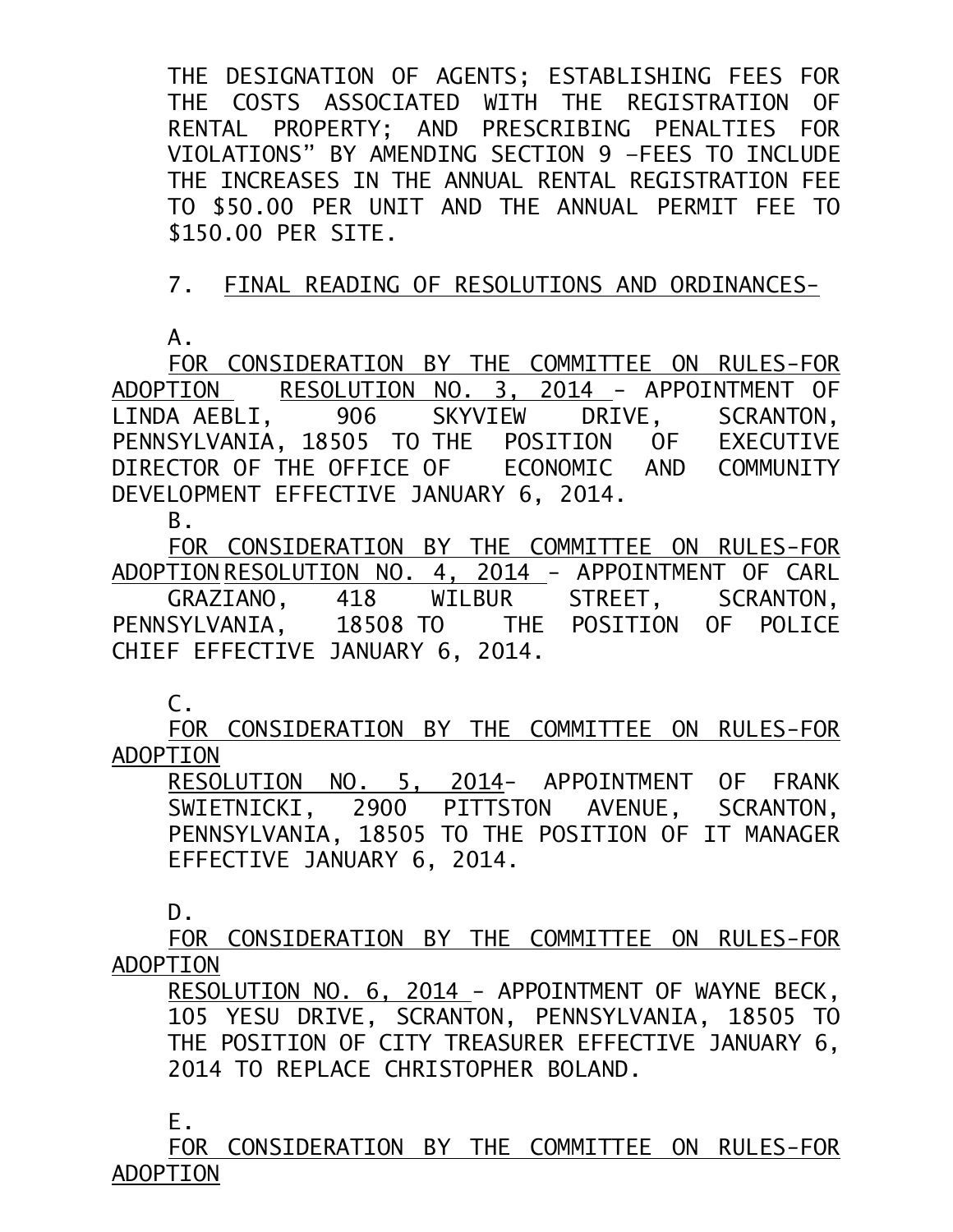RESOLUTION NO. 7, 2014 - APPOINTMENT OF PATRICK HINTON, 319 PROSPECT AVENUE, SCRANTON, PENNSYLVANIA, 18505 TO THE POSITION OF DIRECTOR OF THE DEPARTMENT OF LICENSING, INSPECTIONS AND PERMITS EFFECTIVE JANUARY 6, 2014 TO REPLACE MARK SEITZINGER.

F.

FOR CONSIDERATION BY THE COMMITTEE ON RULES-FOR ADOPTION

RESOLUTION NO. 8, 2014 - APPOINTMENT OF EUGENE HICKEY, ESQUIRE, 20 RIDGEVIEW DRIVE, SCRANTON, PENNSYLVANIA, 18504 TO THE POSITION OF GENERAL COUNSEL TO THE OFFICE OF ECONOMIC AND COMMUNITY DEVELOPMENT EFFECTIVE JANUARY 6, 2014 TO REPLACE MICHAEL O'BRIEN, ESQUIRE.

G.

FOR CONSIDERATION BY THE COMMITTEE ON RULES-FOR ADOPTION

RESOLUTION NO. 9, 2014- APPOINTMENT OF DENNIS GALLAGHER, 311 PATTISON AVENUE, SCRANTON, PENNSYLVANIA, 18504 TO THE POSITION OF DIRECTOR OF THE DEPARTMENT OF PUBLIC WORKS EFFECTIVE JANUARY 6, 2014 TO REPLACE MARK DOUGHER.

H.

FOR CONSIDERATION BY THE COMMITTEE ON RULES-FOR ADOPTION

RESOLUTION NO. 10, 2014 - APPOINTMENT OF PATRICK DESARNO, 606 HAMPTON STREET, SCRANTON, PENNSYLVANIA, 18504 TO THE POSITION OF ACTING FIRE CHIEF EFFECTIVE JANUARY 6, 2014 TO REPLACE THOMAS DAVIS.

I.

FOR CONSIDERATION BY THE COMMITTEE ON RULES-FOR ADOPTION

RESOLUTION NO. 11, 2014 - APPOINTMENT OF DAVID BULZONI, 2187 PORT ROYAL ROAD, CLARKS SUMMIT, PENNSYLVANIA, 18411 TO THE POSITION OF BUSINESS ADMINISTRATOR EFFECTIVE JANUARY 6, 2014 TO REPLACE